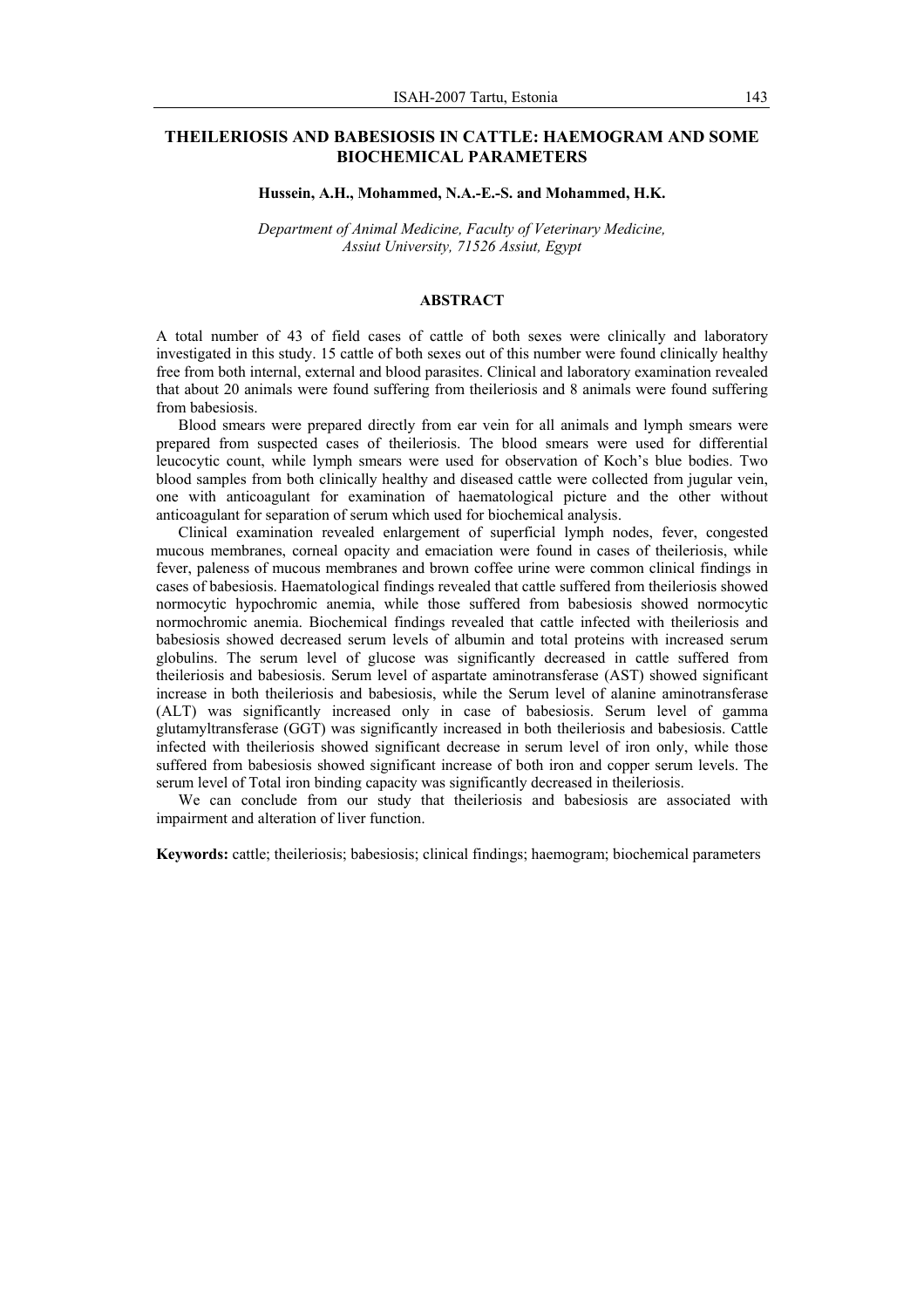### **INTRODUCTION**

Theileriosis and babesiosis are considered the important blood parasites of cattle which caused by *Theileria annulata* and *Babesia bovis* respectively and they are still representing a serious problem especially in tropical and subtropical areas. The importance of theileriosis and babesiosis is due to severe economic losses and their effect on the immune status of the body (Urquhart et al. 1996).

The most marked clinical signs of theileriosis in cattle are enlargement of the lymph nodes in the area draining the site of tick attachment followed by fever, depression, anorexia and drop in milk production. In later stages, there may be nasal and ocular discharges, dyspnea, and generalized lymph node enlargement. Severe cases may be associated with diarrhea and dysentery (Radostits et al., 2000). Cows with theileriosis showed systemic changes, lateral recumbency (Stockham et al., 2000). The most clinical sings of babesiosis in cattle were fever, anorexia, dark brown urine (Yeruham et al., 2003).

Marked anemia, anisocytosis, pikilocytosis and Leucopenia were commonly observed in bovine theileriosis (Ceci et al. 1997).

Sharma et al. (2000) mentioned that haemoglobin (Hb), packed cell volume (PCV), differential leucocytic count (DLC), total leucocytic count (TLC) and total erythrocytic count (TEC) were significantly decreased in bovine babesiosis and this might be due to the intravascular haemolysis.

Non-significant decrease in levels of total proteins, albumin and glucose reported by Sandhu et al. (1998), however, marked decrease in total serum proteins, albumin, serum immunoglobulin and albumin-to-globulin ratio in *Theileria* infected crossbred calves observed by Singh et al.  $(2001)$ .

Levels of total serum proteins and blood glucose were declined during the hemolytic phase of *Babesia* infected cattle (Fujinaga, 1981), while Pandey and Misra (1987) found the protein profile normal.

The goal of this work designed to study the effect of natural infection with theileriosis and babesiosis in cattle on the clinical animal health condition, haemogram and some biochemical parameters.

## **MATERIALS AND METHODS**

#### **І-Materials**

#### **A-Animals**

A total number of 43 cattle aging from two to four years old were admitted to veterinary teaching hospital of faculty of veterinary medicine. The chief complaints of 28 animals were persistent fever and anorexia. The other animals were admitted for pregnancy diagnosis and appeared clinically healthy, therefore used as a control group.

#### **B-Samples**

Whole blood and lymph smear were obtained for microscopical examinations, while serum samples was obtained for biochemical analysis of ALT, AST, GGT, Total proteins, albumin, glucose, iron, copper and total iron binding capacity (TIBC).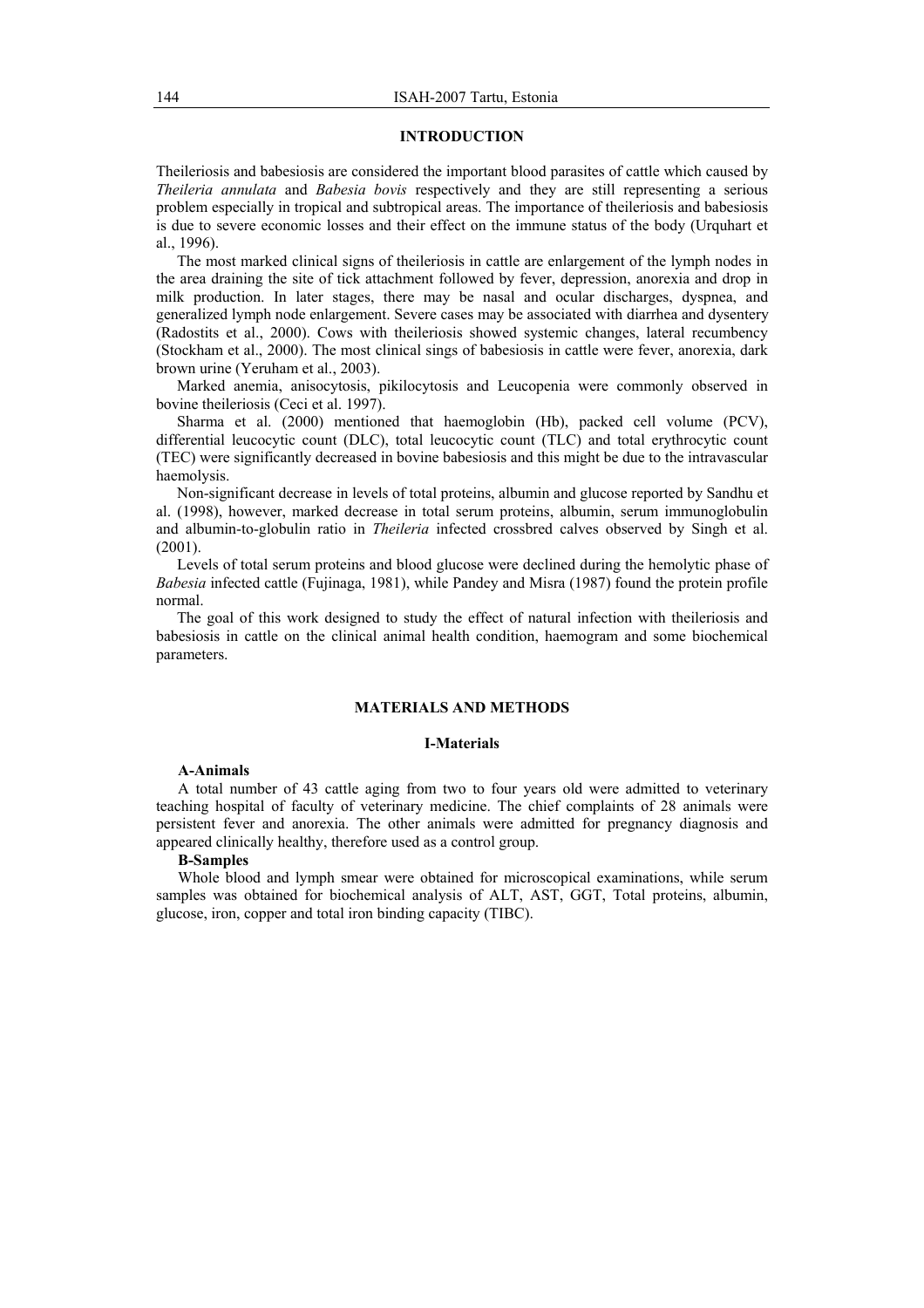# **ІІ -Adopted methods**

# **A-Clinical Examination**

Clinical examination of all cattle was carried according to Rosenberger (1990).

# **B- Hematological Examination**

Haematological examination was done including red blood cells count (RBCs) and white blood cells count (WBCs), haemoglobin (Hb), and packed cell volume (PCV) manually (Coles, 1986). In addition, mean corpuscular volume (MCV), mean corpuscular haemoglobin (MCH) and mean corpuscular haemoglobin concentration (MCHC) were calculated mathematically, while differential leucocytic count was determined by four field meander method (Kelly, 1984).

### **C-Biochemical Assay**

Biochemical serum analysis of total proteins, albumin, glucose, ALT, AST, GGT, Iron, Copper, and total iron binding capacity (TIBC) were estimated spectrophotometry using commercial chemical kits supplied by Randox.

# **D-Statistical Analysis**

The obtained data were statistically analyzed by means of computer based statistical program (Borenstein et al., 1997).

# **RESULTS**

# **A-Clinical Findings**

Clinical findings of cattle suffering from theileriosis and babesiosis are listed as in table (1).

| <b>Clinical</b> | <b>Healthy cattle</b>    | <b>Theileriosis</b>       | <b>Babesiosis</b>         |
|-----------------|--------------------------|---------------------------|---------------------------|
| <b>Findings</b> |                          |                           |                           |
| Body condition  | Good                     | Emaciated                 | Thin                      |
| Mucous          | Bright red, moisted no   | Congested with obvious    | Pale and empty            |
| membranes       | lesions and filled       | Lacrimation and corneal   | episcleral blood vessels. |
|                 | episcleral blood vessels | opacity also evident.     |                           |
| Temperature     | $38.7$ °C                | $40.6$ °C                 | $40.1$ °C                 |
| Pulse           | 57 beats / minute        | 76 beats / minute.        | 89 beats / minute.        |
| Respiration     | 21 respiratory cycle /   | 36 respiratory cycle /    | 39 respiratory cycle /    |
|                 | minute                   | minute.                   | minute.                   |
| Lymph nodes     | No swelling, movable,    | Greatly swollen, painful  | No swelling, movable,     |
|                 | hotless, painless        | and hot during palpation. | hotless                   |
| Urine           | Light yellow             | Straw yellow              | Dark brown to coffee in   |
|                 |                          |                           | color.                    |

**Table 1.** Main clinical findings in clinically healthy cattle and diseased ones: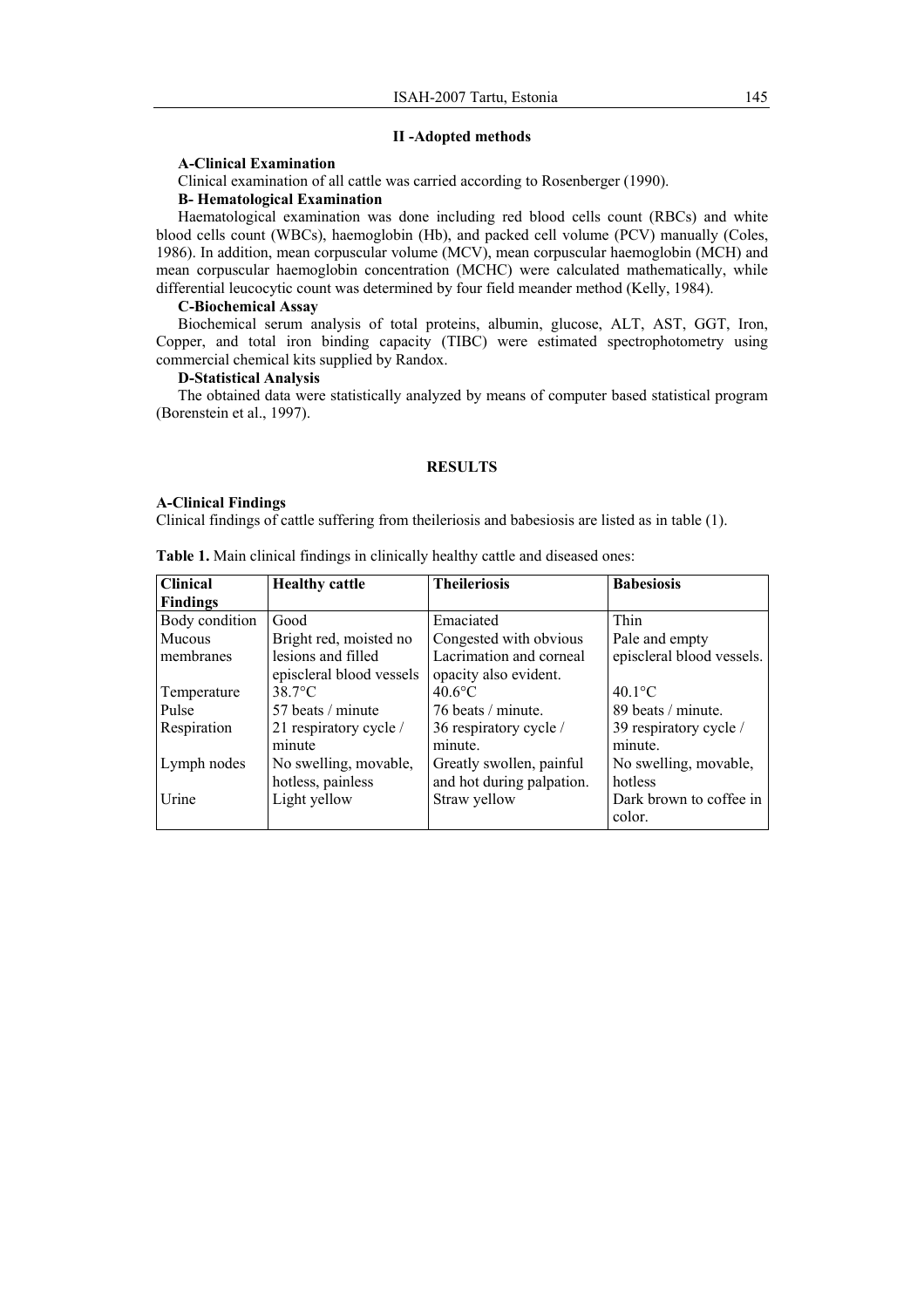# **B-Haematological Findings**

The mean values of haemoglobin (Hb), red blood cells count (RBCs), packed cell volume (PCV), mean corpuscular volume (MCV), mean corpuscular haemoglobin (MCH), mean corpuscular haemoglobin concentration (MCHC), white blood cells count (WBCs) and differential leucocytic count are listed in table (2).

| <b>Parameters</b>                | <b>Healthy cattle</b> | <b>Theileriosis</b>            | <b>Babesiosis</b>    |
|----------------------------------|-----------------------|--------------------------------|----------------------|
| RBCs(T/I)                        | $7.67 \pm 0.43$       | $6.07 \pm 0.19**$              | $3.09 \pm 0.38$ ***  |
|                                  | 5.69–11.60            | $5.58 - 7.50$                  | $2.15 - 5.30$        |
| Hb(g/l)                          | $118.93 \pm 3.07$     | $87.60 \pm 7.18$ ***           | 45.37±0.98***        |
|                                  | 95.00 - 150.00        | 59.00 - 130.00                 | 40.00 - 50.00        |
| $PCV$ $\left(\frac{9}{6}\right)$ | 36.47±0.75            | $33.40 \pm 2.007$              | $14.25 \pm 1.28$ *** |
|                                  | 28.00-40.00           | $26.00 - 48.00$                | $10.00 - 20.00$      |
| MCV(f)                           | $49.11 \pm 2.29$      | $55.31 \pm 2.45$ <sup>NS</sup> | 49.46±4.57           |
|                                  | 32.76–64.00           | $43.70 - 65.00$                | 22.64–64.93          |
| $MCH$ (Pg)                       | $16.19 \pm 0.82$      | $14.66 \pm 1.41$               | $16.21 \pm 1.62$     |
|                                  | 10.17-21.89           | $9.07 - 23.30$                 | $8.49 - 21.64$       |
| $MCHC$ $(\% )$                   | $32.96 \pm 0.69$      | $26.36 \pm 1.74$ ***           | $33.48 \pm 2.48$     |
|                                  | 30.70 - 40.00         | $18.75 - 36.10$                | 23.50–45.00          |
| WBCs(G/I)                        | $7.25 \pm 0.42$       | $5.00 \pm 0.36$ ***            | $6.77 \pm 0.67$      |
|                                  | $4.55 - 11.00$        | $3.90 - 7.55$                  | $4.35 - 8.40$        |
|                                  | $32.33 \pm 1.31$      | $18.40 \pm 1.19$ ***           | $23.62 \pm 1.31$ *** |
| Neutrophils $(\% )$              | 23.00 - 40.00         | $12.00 - 23.00$                | 18.00-30.00          |
|                                  | $61.53 \pm 1.49$      | $70.60 \pm 1.11$ ***           | $68.75 \pm 1.38**$   |
| Lymphocytes $(\% )$              | 52.00-72.00           | $64.00 - 76.00$                | $64.00 - 75.00$      |
|                                  | $3.133 \pm 0.31$      | $3.00 \pm 0.33$                | $2.50 \pm 0.27$      |
| Eosinophils $(\% )$              | $2.00 - 5.00$         | $2.00 - 4.00$                  | $1.00 - 3.00$        |
|                                  | $0.00 \pm 0.00$       | $0.00 \pm 0.00$                | $0.00 \pm 0.00$      |
| <b>Basophils</b> $(\%)$          | $0.00 - 0.00$         | $0.00 - 0.00$                  | $0.00 - 0.00$        |
|                                  | $2.93 \pm 0.28$       | $7.40 \pm 0.69$ ***            | $5.12 \pm 0.35***$   |
| Monocyte $(\% )$                 | $1.00 - 5.00$         | $5.00 - 12.00$                 | $4.00 - 7.00$        |
|                                  |                       |                                |                      |
| $#$ = Mean $\pm$ Standard error  | NS=Non significant    | $*** = P < 0.01$               | *** = $P$ < 0.001    |

Table 2. Mean values<sup>#</sup> of haemogram in health cattle and diseased ones: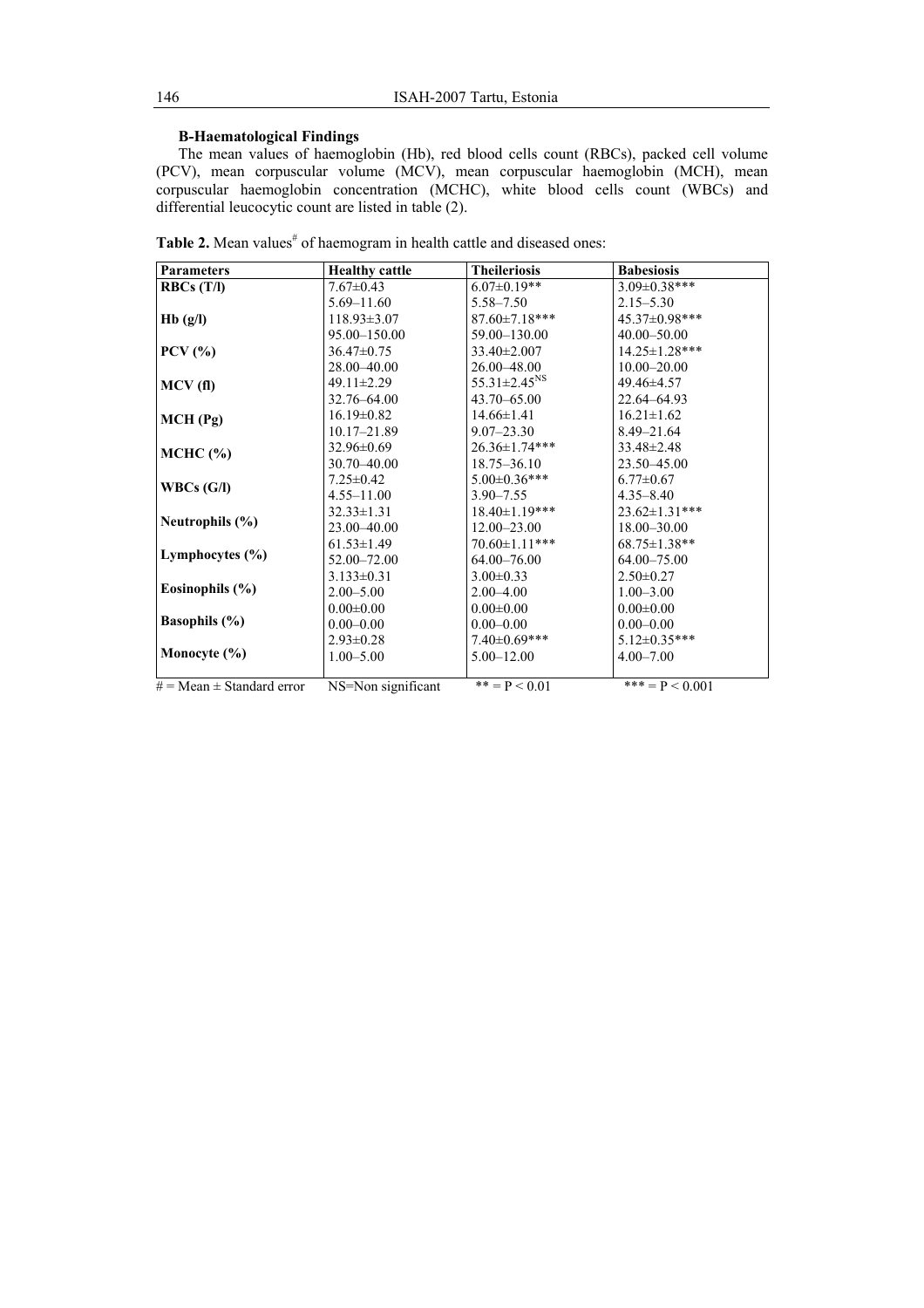### **C-Biochemical Findings**

The serum levels of total proteins, albumin, globulins, albumin-globulin ratio (A/G ratio), glucose, AST, ALT, GGT, iron, copper and total iron binding capacity (TIBC) are listed in table (3).

| <b>Parameters</b>               | <b>Healthy cattle</b> | <b>Theileriosis</b>    | <b>Babesiosis</b>      |
|---------------------------------|-----------------------|------------------------|------------------------|
| Total proteins $(g_m \%)$       | $6.92 \pm 0.15$       | $5.58 \pm 0.33$ ***    | $5.82 \pm 0.28$ ***    |
|                                 | $6.00 - 8.00$         | $4.14 - 7.50$          | $4.46 - 7.10$          |
| Albumin $(gm \% )$              | $3.64 \pm 0.0085$     | $1.58 \pm 0.0093$ ***  | $1.86 \pm 0.16$ ***    |
|                                 | $3.10 - 4.30$         | $1.00 - 2.00$          | $1.45 - 2.67$          |
| Globulins (gm %)                | $3.28 \pm 0.0098$     | $4.00 \pm 0.30*$       | $3.96 \pm 0.38*$       |
|                                 | $2.70 - 4.10$         | $2.60 - 5.81$          | $2.75 - 5.62$          |
| A/G ratio                       | $1.13 \pm 0.003$      | $0.41 \pm 0.004$ ***   | $0.54 \pm 0.009$ ***   |
|                                 | $.90 - 1.37$          | $0.25 - 0.59$          | $0.26 - 0.91$          |
| Glucose (mg %)                  | $71.31 \pm 3.48$      | 54.99±4.09**           | $32.71 \pm 3.12$ ***   |
|                                 | 55.00 - 100.00        | $26.00 - 66.90$        | 20.74-44.00            |
| AST (U/I)                       | $28.34 \pm 1.6$       | 59.98±5.81***          | $130.26 \pm 10.62$ *** |
|                                 | 18.00 - 41.00         | 31.34-93.19            | 93.19-171.70           |
| ALT (U/I)                       | $13.78 \pm 0.70$      | $14.99 \pm 0.73$       | $26.08 \pm 1.14***$    |
|                                 | $7.00 - 18.00$        | 11.20-19.89            | 19.89-31.04            |
| GGT (U/I)                       | $9.91 \pm 0.97$       | $13.01 \pm 0.66$ **    | $13.79 \pm 0.44**$     |
|                                 | $4.44 - 19.60$        | $9.63 - 15.70$         | 11.85–15.90            |
| Copper (µg/dl)                  | 98.34±2.15            | $97.69 \pm 2.03$       | $273.50 \pm 16.66$ *** |
|                                 | 86.96-107.04          | $92.17 - 104.35$       | 222.10-320.00          |
| Iron $(\mu g/dl)$               | $188.25 \pm 15.49$    | $64.29 \pm 5.57$ ***   | 245.95±15.45*          |
|                                 | 138.00–273.68         | 54.40-85.30            | 210.04-298.56          |
| $T\text{IBC}$ ( $\mu$ g/dl)     | 506.78 ± 30.33        | $198.62 \pm 18.21$ *** | $412.41 \pm 13.86$     |
|                                 | 334.5-671.00          | 175.79-271.01          | 372.42–453.63          |
|                                 |                       |                        |                        |
| $#$ = Mean $\pm$ Standard error | $* = P < 0.05$        | $*** = P < 0.01$       | *** = $P$ < 0.001      |

Table 3. Mean values<sup>#</sup> of some biochemical parameters in healthy cattle and diseased ones:

#### **DISCUSSION**

### **A–Clinical findings**

The observed clinical findings in cattle with theileriosis such as anorexia, corneal opacity, enlarged superficial lymph nodes. These findings were in agreement of Shehata et al. (1984), Sandhu et al. (1998) and Radostits et al. (2000). Anorexia could be attributed to persistent fever; moreover the enlargement of superficial lymph nodes could be explained by lymphoid hyperplasia in early stage of the disease. The corneal opacity was explained by Irvin and Mawmachi (1983) as a result of white blood cells infiltration.

The observed clinical findings in cattle with babesiosis such as fever, dark brown to coffee urine, pale mucous membranes with empty episcleral blood vessels with reduced appetite could be attributed to severe haemolytic process associated the presence of *Babesia sp*. inside the red blood cells. Fujinaga (1981) and Georgi et al. (1990) supported this view.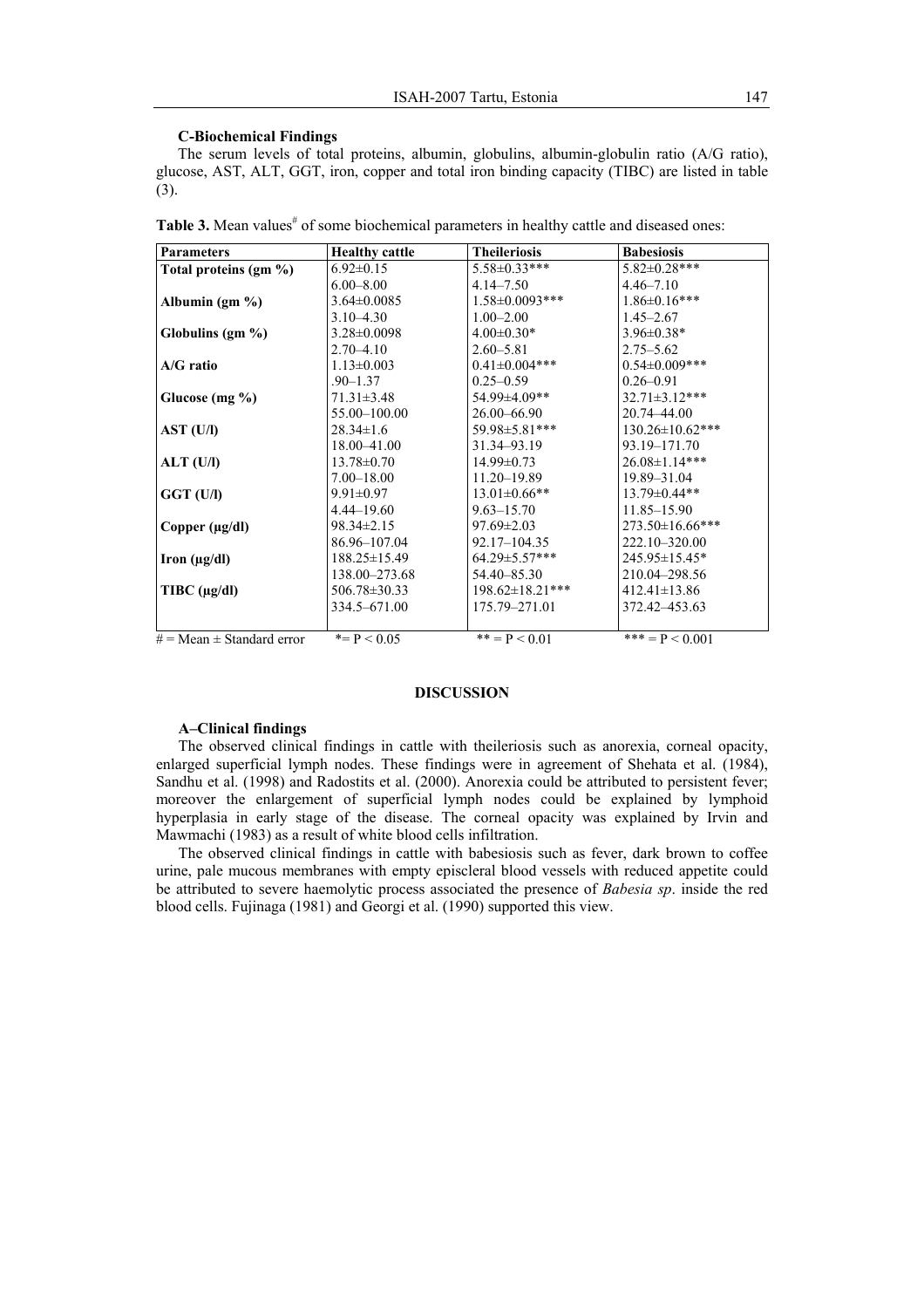### **B–Haematological findings**

The normocytic hypochromic anemia observed in cattle with theileriosis (table 2) could be attributed to the toxic metabolites of *Theileria sp*. which have harmful effect on bone marrow as they interfere with the process of erythropoeisis. Persistent loss of blood caused by permanent blood sucking ticks could play a role as well. Boulter and Hall (2000) mentioned that Tumor necrosis factor-α (TNF- $\alpha$ ) has been implicated in the pathogenesis of anemia in bovine theileriosis by suppressing haemopiotic progenitors.

Leucogram showed significant decrease  $(P< 0.001)$  in total leucocytic count and neutrophils while the lymphocytes and monocytes showed significant increase  $(P< 0.001)$  in comparison with healthy control ones. Such changes in Leucogram might be attributed to persistent harmful effects of toxic metabolites of *Theileria* on the haemopiotic organs especially bone marrow and their interference with the process of leucogenesis. Relative increase in numbers of lymphocytes and monocytes reflects compensatory mechanism as target cells in response to their invasion with *Theileria* protozoan*.* Similar results were observed in *Theileria* infected cattle by Lamiaa (1997).

Normocytic normochromic anemia observed in cattle with babesiosis which could be attributed to intravascular haemolysis of red blood cells. Pandy and Misra (1987) supported this view. Insignificant changes in total leucocytic count in total leucocytic count in cattle with babesiosis, while there was significant increase in lymphocytes and monocytes associated with significant decrease  $(P<0.001)$  in neutrophils. This could be explained as the breakdown of red blood cells by *Babesia sp*. stimulates the phagocytic cells such as lymphocytes and monocytes to clean up the body from the toxic remnants of ruptured red blood cells. This is in agreement with both Guglielmone et al. (1996), who reported that *Babesia* infection lead to stimulation of body defense mechanism to produce antibodies against *Babesia* antigen, and Court et al. (2001), who mentioned that the significant increase in monocytes in primary *Babesia* infection could be attributed to their role as active mediators in the innate immune response.

# **C–Biochemical findings**

Theileriosis and babesiosis infected cattle showed significant increase in AST, GGT hypoproteinemia, hypoalbuminemia, and decreased A/G ratio. This may indicate the harmful effect of toxic metabolites of *Theileria sp.* and *Babesia sp.* on liver cells. These results were supported by Stockham et al. (2000) in *Theileria* infected cattle and Yeruham et al. (2003) in *Babesia* infected calf. The significant increase in serum globulins in both theileriosis and babesiosis could be attributed to the immune response against *Theileria* and *Babesia.* Both of Singh et al. (2001) and Fujinaga (1981) supported this view in theileriosis and babesiosis respectively. The observed hypoglycemia in both theileriosis and babesiosis could be attributed to persistent feverish condition associated theilrisosis and babesisosis resulting in anorexia consequently hypoglycemia. This view supported by Sandhu et al. (1998) in *Theileria* infected cattle and Fujinaga (1981) in *Babesia* infected cattle. Serum level of iron was significantly decreased  $(P<0.001)$ , while copper showed insignificant change. The drop in serum level of iron may be due to anaemia which leads to excessive withdrawal of serum iron to be utilized for erythropoeisis. Omer et al. (2003) reported decrease serum iron and copper concentrations in cattle naturally infected with *Theileria annulata*. The increased serum levels of iron and copper in babesiosis could be attributed to haemolysis associated *Babesia* infection. Pandey and Misra (1987) adopted similar view where they explained the increase in serum iron and copper in *Babesia* infected cattle to intravascular haemolysis.

We can conclude that deteriorated body condition, fever, and anorexia are common clinical findings in cattle infected with theileriosis and babesiosis, however enlargement of lymph nodes and corneal opacity are associated clinical findings with theileriosis, while red brown to coffee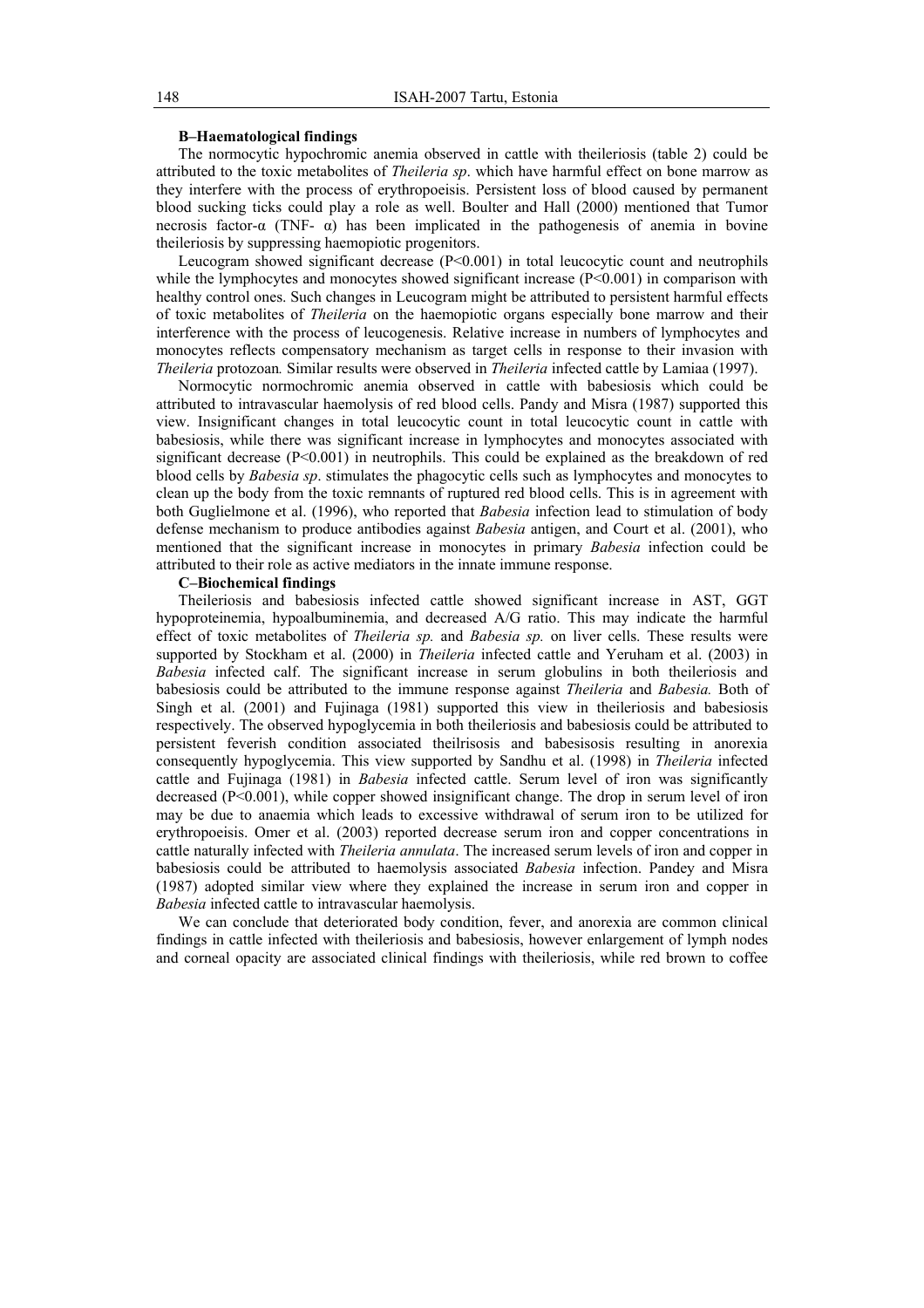urine and pale mucous membranes are associated clinical findings with babesiosis. Normocytic hypochromic anaemia is associated with theileriosis, while normocytic normochromic anaemia is associated with babesiosis. Phagocytic cells lymphocytes and monocytes are commonly increased in *Theileria* and *Babesia* infected cattle. Theileriosis and babesiosis have harmful effect on the liver function in cattle.

### **REFERENCES**

- Borenstein, M.; Rothstein, H. and Cohen, J. (1997): Sample Power Statistics. 1.0 Spss. Inc., Chicago.
- Boulter, N. and Hall, R. (2000): Immunity and vaccine development in the bovine Theileriosis. *Adv. Parasitol.,* 44, 41–97.
- Ceci, L; Kirvar, E.; Carelli, G.; Brown, D.; Sasanelli, M. and Sparagano, O. (1997): Evidence of *Theileria buffeli* infection in cattle in southern Italy. *Vet. Rec.,* 140, 581–583.
- Coles, E. H. (1986): Veterinary Clinical Pathology.  $4<sup>th</sup>$  Ed. Saunders Company Philadelphia.
- Court, R. A.; Jackson, L. A. and Lee, R. P. (2001): Elevated anti-parasitic activity in peripheral blood monocytes and neutrophils of cattle infected with *Babesia bovis*. *International J. for Parasitology,* 31, 29–37.
- Fujinaga, T. (1981): Bovine Babesiosis in Japan clinical and clinicopathological studies on cattle experimentally infected with *Babesia ovata*. *Jpn. J. Vet. Sci*., 43, 803–813.
- Georgi, J. R.; Georgi, M. E. and Theodrides, V. J. (1990): Parasitology for Veterinarians  $5<sup>th</sup>$  ed., W. B. Saunders Company. Harcourt Brace Jovanovich, Inc. Philadelphia.
- Guglielmone, A. A.; Gaido, A. B. and Mangold, A. J. (1996): Light microscopy diagnosis of *Babesia* and *Theileria* in haemolymph of artificially infected *Boophilus microplus* engorged female ticks. *Vet. Parasitology,* 61, 15–20.
- Irvin, A. D. and Mwamachi, D. M. (1983): Clinical and diagnostic features of East coast fever *(Theileria parva)* infection of cattle. *Vet. Rec*., 113, 192–198.
- Kelly, W. G. (1984): Veterinary Clinical Diagnosis. 3<sup>rd</sup>.ed. Bailliere Tindall London.
- Lamiaa, Abo-EL-Hassan M. (1997): Clinico-pathological study of Theileriosis in New valley. M. V. Sci. Thesis, Department of Animal Pathology and Clinical Pathology, Faculty of Veterinary Medicine, Assiut University, Egypt.
- Omer, O. H.; EL-Malik, K. H.; Magzoub, M.; Mahoud, O. M.; Haroun, E. M.; Hawas, A. and Omar, H. M. (2003): Biochemical profiles in Friesian cattle naturally infected with *Theileria annulata* in Saudi Arabia. *Vet. Res. Commun.,* 27, 15–25.
- Pandy, N. and Misra, S. (1987): Haematological and Biochemical response to haemolytic anaemia of clinical Babesiosis in cattle and therapy. *Ind. Vet. J.,* 64, 882–886.
- Radostits, O.; Gay, C.; Blood, D. and Hinchcliff, K. (2000): Veterinary Medicine, 9<sup>th</sup> Ed. Blaillier, London, Philadelphia, New York.
- Rosenberger, G. (1990): Clinical Examination of Cattle. Verlage paul parey. Berlin and Haburg.
- Sandhu, G.; Grewal, A.; Singh, A.; Kondal, J.; Singh, J. and Brar, R. (1998): Haematological and biochemical studies on experimental *Theileria annulata* infection in cross-bred calves*. Vet. Res. Comm.,* 27, 15–25.
- Sharma, A. k..; Katoch, R. C.; Nagal, K. B.; Kishtwaria, R. S. and Sharma, S. K. (2000): Bovine Babesiosis in Palam valley of Himachal Paradesh. *Ind. Vet. J.,* 77, 731–732.
- Shehata, H.; Zeinab, H.; Bakeer, A. and EL-Begawey, M. (1984): Histolopathological study on bovine Theileriosis. *J. Egyptian Vet. Med. Asso*., 44, 121–127.
- Singh, A.; Singh, J.; Grewal, A. S. and Brar, R. S. (2001): Studies on some blood parameters of cross bred calves with experimental *Theileria annulata* infections. *Vet. Res. Comm.*, 25, 289–300.
- Stockham, S.; Kjemtrup, A.; Conrad, P.; Schmit, D.; Scott, M.; Robinson, T.; Tyler, J.; Jonson, G.; Carson, C. and Cuddihee, P. (2000): Theileriosis in a Missouri beef herd caused by *Theileria buffeli*: case report,